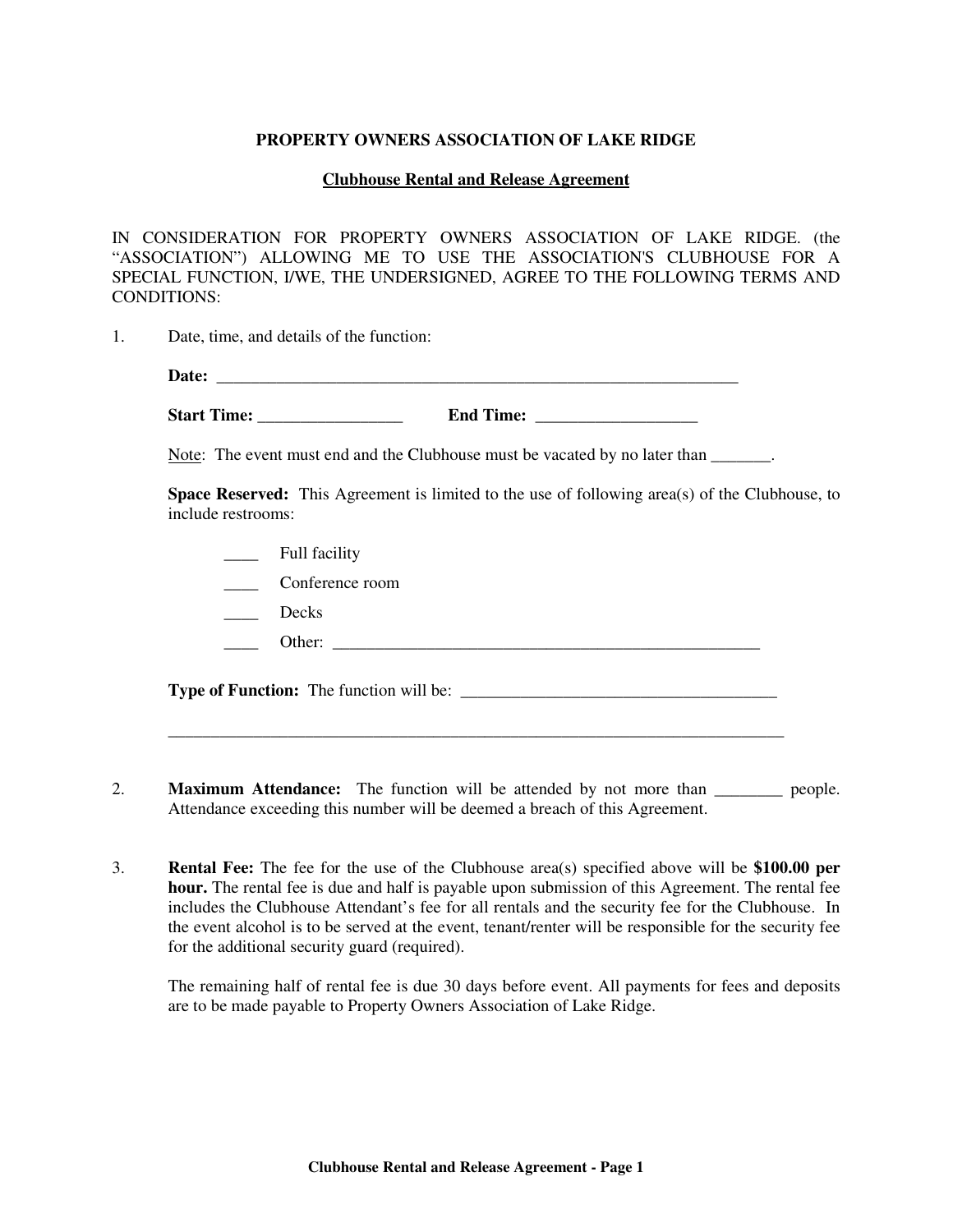4. **Deposit:** A deposit in the amount of **\$500.00** is due and payable upon submission of this Agreement. I understand and agree that this deposit will be used to pay for cleaning costs above the general cleaning expected after the event and any and all damages resulting to the Clubhouse, its contents or any other portion of Association property from my actions or any actions of persons present at, attending or in any other way related to, my function. I understand that any charges made against my deposit will be explained. If costs of repairs or cleaning exceed the amount of my deposit, I agree to pay the Association the full costs of all repairs and/or cleaning within ten (10) days of receipt of a written explanation of the damages and a corresponding bill from the Association for such repairs. Subject to any deductions provided for in this Agreement, the deposit will be refunded in whole or in part by mail addressed to me at the mailing address provided with my signature at the end of this Agreement.

## 5. **Additional Obligations/Responsibilities:**

- a. **I agree to indemnify and hold harmless the Association, its officers, directors, employees, agents and members (past, present and future), from any and all charges, claims, costs, causes of action, damages and liability (including but not limited to attorney's fees) for any claim or injury, to either person or property, suffered by me, my family members, employees, agents, servants, guests, invitees, any member of the Association or any other person which arise from or are in any way related to this function.**
- b. **I agree to assume all responsibility, risks, liabilities and hazards incidental to the activities of the function that is the basis of this Agreement (including, but not limited to the serving of alcoholic beverages) and hereby release and forever discharge the Association, its officers, directors, employees, agents and members (past, present and future) from any and all claims, costs, causes of action and liability for personal injury or death and damage to or destruction of property arising from my use of the Clubhouse and its appurtenances.**
- c. I am at least twenty-one (21) years of age and will be in attendance at my function. I agree and represent that the Clubhouse will be used for lawful purposes only and that if any conduct at the function I am sponsoring violates federal, state or local laws or ordinances, my rights to use the Clubhouse under this Agreement shall terminate and the Association shall have the right to take possession of the Clubhouse and instruct my guests to leave the property.
- d. I agree to abide by any Clubhouse use rules that may be posted in the area that I am renting for my function.
- e. I understand that this Agreement is limited to use of the Space Reserved as identified above and that this Agreement does not authorize those attending my function to have access to, or the use of, other areas of the Clubhouse, such as, the copy room or offices. I agree to monitor those attending my function to ensure that they abide by the limitations of this Agreement.
- f. I agree to perform general cleaning of the Clubhouse and removal of trash from the building to the dumpster after use. The Association contracts with a janitorial company to mop floors, vacuum and clean bath rooms. The Attendant will verify general cleaning has been conducted.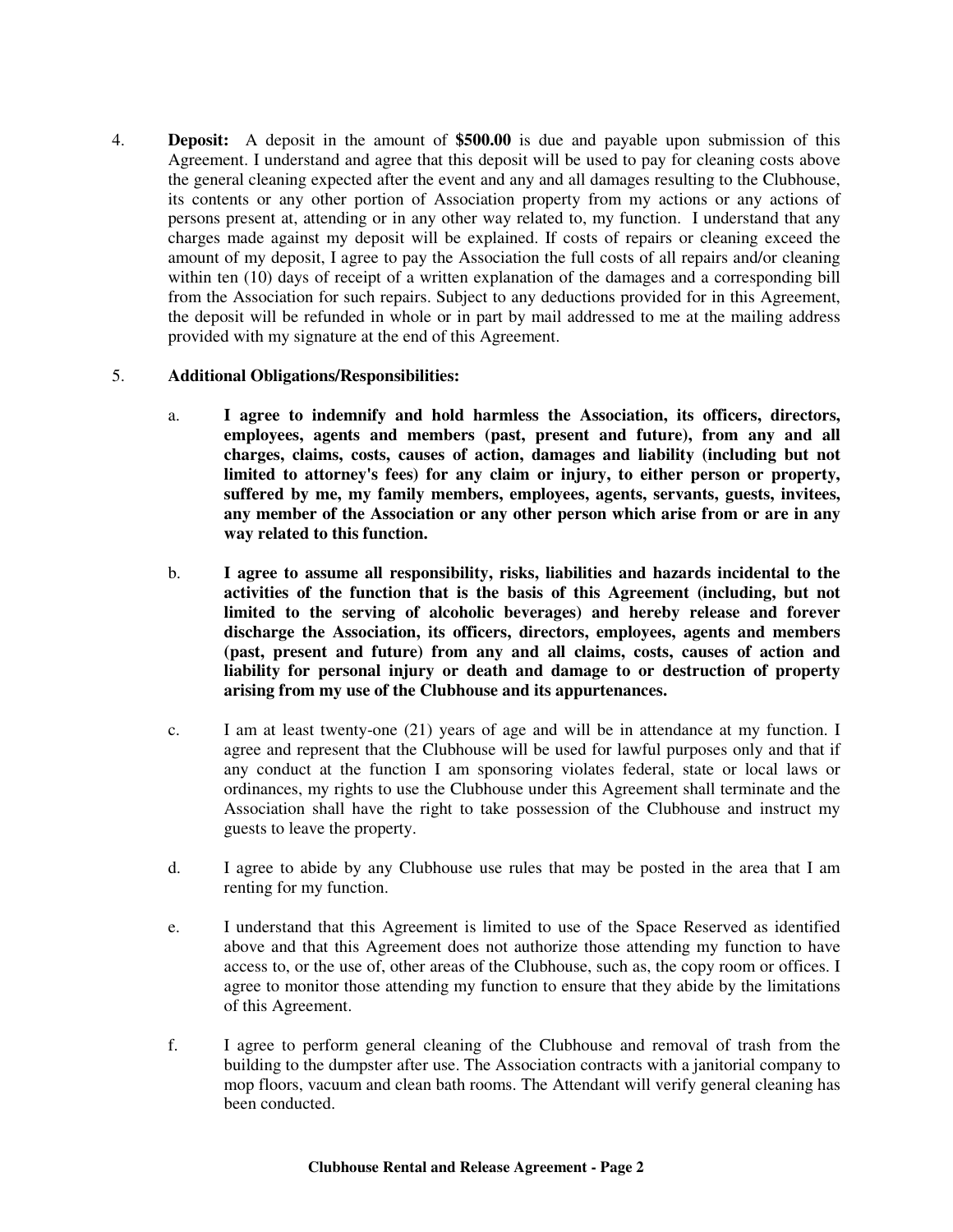- g. As a member of the Association, I agree that all costs, fees, and expenses incurred by the Association as a result of the use of the Clubhouse may constitute a lien against my property located in Lake Ridge and shall be fully collectible as such and/or as may otherwise be provided for in the Association's governing documents.
- h. If I am a tenant/renter of a member of the Association, I expressly agree to be personally responsible for all deposits, fees, and expenses incurred by the Association as a result of the use of the Clubhouse. I further agree that all such amounts shall be fully collectible from me, and I agree to pay all costs of collection, including attorney's fees, should it be necessary for the Association to use legal counsel to collect such amounts.
- i. The Magic Valley Ranch Lake (pond) NO swimming or boating.
- j. Renter will be responsible for paying the off duty police officer for security. If more than 50 guests are expected and alcohol will be served, a second off duty police officer is required. The charge is \$42.00 to \$45.00 per hour per Officer with a two hour minimum per officer. The Officer(s) is to be paid at end of event.
- 6. **Cancellation:** In the event of cancellation of my reservation fourteen (14) days or more before the rental date, the deposit will be refunded in full. Cancellation after this time period will result in a loss of 30% for all rentals.
- 7. **Emergency:** In the event of an emergency, such as fire or other situation involving threat of life or property, first contact 911 and then use reasonable efforts to contact Association management. If attendant is a no-show, please contact the CMA on-call manager at **972-824-5159,** who will contact the Lake Ridge manager.
- 8. **Effective Date of this Agreement:** I understand that my reservation of the Clubhouse on the date specified above will not be confirmed by the Association nor will this Agreement be binding until such time as this Agreement has been completed and signed by me and by the Association and the necessary fees paid.

I have carefully read this Agreement and understand its terms and agree to be bound by them.

| Signature                 |                |
|---------------------------|----------------|
| <b>Printed Name</b>       |                |
| Address                   |                |
| <b>Business Telephone</b> | Home Telephone |

Email Address